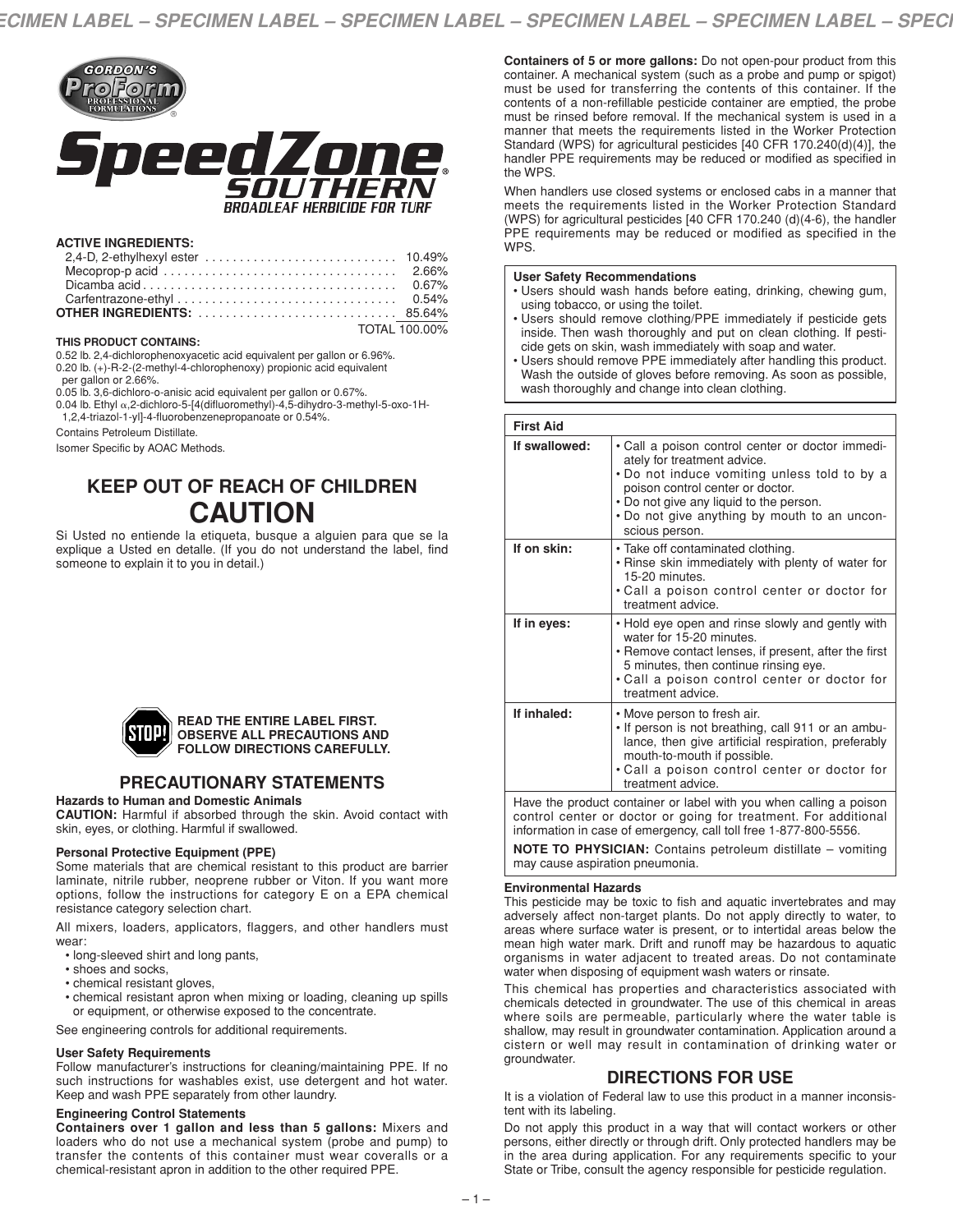### **Agricultural Use Requirements**

Use this product only in accordance with its labeling and with the Worker Protection Standard, 40 CFR part 170.

This standard contains requirements for the protection of agricultural workers on farms, forests, nurseries, and greenhouses, and handlers of agricultural pesticides. It contains requirements for training, decontamination, notification, and emergency assistance. It also contains specific instructions and exceptions pertaining to the statements on this label about personal protective equipment and restricted-entry interval. The requirements in this box only apply to uses of this product that are covered by the Worker Protection Standard. Do not enter or allow worker entry into treated areas during the restricted-entry interval (REI) of 48 hours.

PPE required for early entry to treated areas that is permitted under the Worker Protection Standard and that involves contact with anything that has been treated, such as plants, soil, or water is:

- Coveralls worn over short-sleeved shirt and short pants,
- Chemical-resistant footwear plus socks,
- Chemical-resistant gloves made of any waterproof material,
- Chemical-resistant headgear for overhead exposure, and
- Protective eyewear.

#### **Non-Agricultural Use Requirements**

The requirements in this box apply to uses of this product that are NOT within the scope of the Worker Protection Standard for agricultural pesticides (40 CFR Part 170). The WPS applies when this product is used to produce agricultural plants on farms, forests, nurseries, or greenhouses.

**Reentry Statement:** Do not enter or allow people (or pets) to enter the treated area until sprays have dried.

# **1. PRODUCT DESCRIPTION:**

SpeedZone Southern Broadleaf Herbicide for Turf contains four active ingredients including carfentrazone-ethyl that broaden the spectrum of weed control. Carfentrazone-ethyl is in the aryl triazolinone family and inhibits protoporphyrinogen oxidase (Protox), a pivotal enzyme in chlorophyll production. Without this key enzyme, a build-up of peroxidelike compounds occur, thus causing the plant cell membranes of weeds to rupture.

SpeedZone Southern Broadleaf Herbicide for Turf offers these advantages:

- Excellent postemergent activity with proven performance for broadleaf weed control in turfgrass.
- Superior cool weather performance.
- High selectivity (turfgrass safety) in established cool season turfgrass and most warm season turfgrass.
- Carfentrazone-ethyl combinations provide rapid and effective weed control for common and troublesome weed species in turfgrass, e.g. spurge, pennywort (dollarweed), dandelion, and white clover.
- Fast acting with evidence of injury within hours. The speed of action (rate of phytotoxicity) and the early injury symptoms are unique features of carfentrazone-ethyl combinations. Generally, the injury symptoms can be noticed within hours of the application and plant death can occur within 7 to 14 days.

# **2. SPRAY PREPARATION:**

SpeedZone Southern Broadleaf Herbicide for Turf is an emulsifiable concentrate or an ester formulation intended for dilution with water. In certain applications, liquid fertilizer may replace part of the water as a diluent.

#### **Mixing with water:**

Add one-half the required amount of water to the spray tank, then add SpeedZone Southern Broadleaf Herbicide for Turf slowly with agitation, and complete filling the tank with water. To prevent separation of the emulsion, mix thoroughly and continue agitation while spraying.

This product forms an emulsion and can separate upon extended or prolonged standing. Re-agitate to assure uniformity of the spray mixture. Storage of the spray mixture beyond 72 hours is not recommended.

Do not use tank additives that alter the pH of the spray solution below pH 5 or above pH 8. Buffer the spray solution to alter the pH range as appropriate.

# **Mixing with liquid fertilizers::**

Use suitable sources and rates of fertilizer based upon local recommendations. Refer to the mixing directions on the labels of the liquid fertilizers (e.g. UAN or urea solutions). Always perform a jar compatibility test before large scale mixing.

#### **Mixing with adjuvants and spray additives:**

Adjuvants include surfactants, spreaders, spreader-stickers, spray thickeners, foaming agents, activators, detergents, and drift reducing agents. All additives change the physical and biological properties of the spray solution.

SpeedZone Southern Broadleaf Herbicide for Turf is a solvent based emulsifiable concentrate designed for rapid penetration and uptake. Adjuvant(s) mixed with this product are seldom synergistic, often antagonistic, and may have no significant influence on efficacy.

Certain adjuvants combined with this product can damage the leaf tissue of turfgrass. If any discoloration or cosmetic effects are objectionable or any level of phytotoxicity would be unacceptable, then adjuvant(s) combined with SpeedZone Southern Broadleaf Herbicide for Turf would not be recommended. Use these adjuvants, spray additives or tank-mix combinations, only when your experience indicates that the tank mixture will not result in objectionable turf injury.

# **3. GROUND EQUIPMENT:**

Spray distribution: The accuracy and uniformity of the herbicide distribution is the sole responsibility of the applicator. Power sprayers fitted with a boom or spray wand/gun may be used for broadcast applications and spot treatments. For best spray distribution and coverage, select a spray volume and delivery system that will ensure accurate and uniform coverage. Boom sprayers equipped with appropriate flat fan nozzles, tips, and screens are suitable for broadcast applications.

Spray volumes of 3 to 220 gallons per acre (except when applying this product to St. Augustinegrass, use spray volumes of 40 to 220 gallons per acre) with spray pressures adjusted to 20 to 40 psi. are appropriate. Use higher spray volumes for dense weed populations.

- Calibration and proper application are essential when using this product.
- Avoid spray overlaps with spray equipment.
- Over-application or rates above those recommended on this labeling can cause turf injury.
- Hand-held technique: Spray wands fitted with flat fan nozzles should not be waved in a back-and-forth motion, or in a side-to-side motion, or in a swinging arm motion. Instead, the flat fan nozzle should be held stationary at the proper height. Side-to-side motion results in uneven coverage. To avoid excessive spray pattern overlaps, a spray colorant may be used.

Hand operated sprayers including backpack sprayers, compression sprayers, and knapsack sprayers are appropriate for small turfgrass areas when power equipment is unavailable, uneconomical, or impractical.

This product may cause injury to susceptible/nontarget plants at the use site by contacting the foliage, stems, or roots. To prevent injury to susceptible crops and other desirable broadleaf plants including but not limited to cotton, legumes, tobacco, tomatoes, garden/vegetable crops, and ornamentals (flowers, trees, and shrubs) avoid contact with the spray solution, spray droplets, and spray mist (fine droplets). Applications are recommended only when there is no potential hazard from spray drift during dormant and active growth periods. Do not apply when conditions are conducive to spray drift from the use site to untreated areas.

After using this product, clean sprayer with soap or detergent and water, or an approved spray tank cleaner and rinse thoroughly before applying other pesticides.

# **4. SPRAY DRIFT MANAGEMENT:**

A variety of factors including weather conditions (e.g., wind direction, wind speed, temperature, relative humidity) and method of application (e.g., ground, aerial, airblast, chemigation) can influence pesticide drift. The applicator must evaluate all factors and make appropriate adjustments when applying this product.

#### **Droplet Size**

Use only medium or coarser spray nozzles according to ASAE (standard 572) definition of standard nozzles or a volume mean diameter of 300 microns or greater for spinning atomizer nozzles.

When applying sprays that contain 2,4-D mixed with other active ingredients that require a Medium or more fine spray, apply only as a Medium or coarser spray (ASAE standard 572) or a volume mean diameter of 300 microns or greater for spinning atomizer nozzles.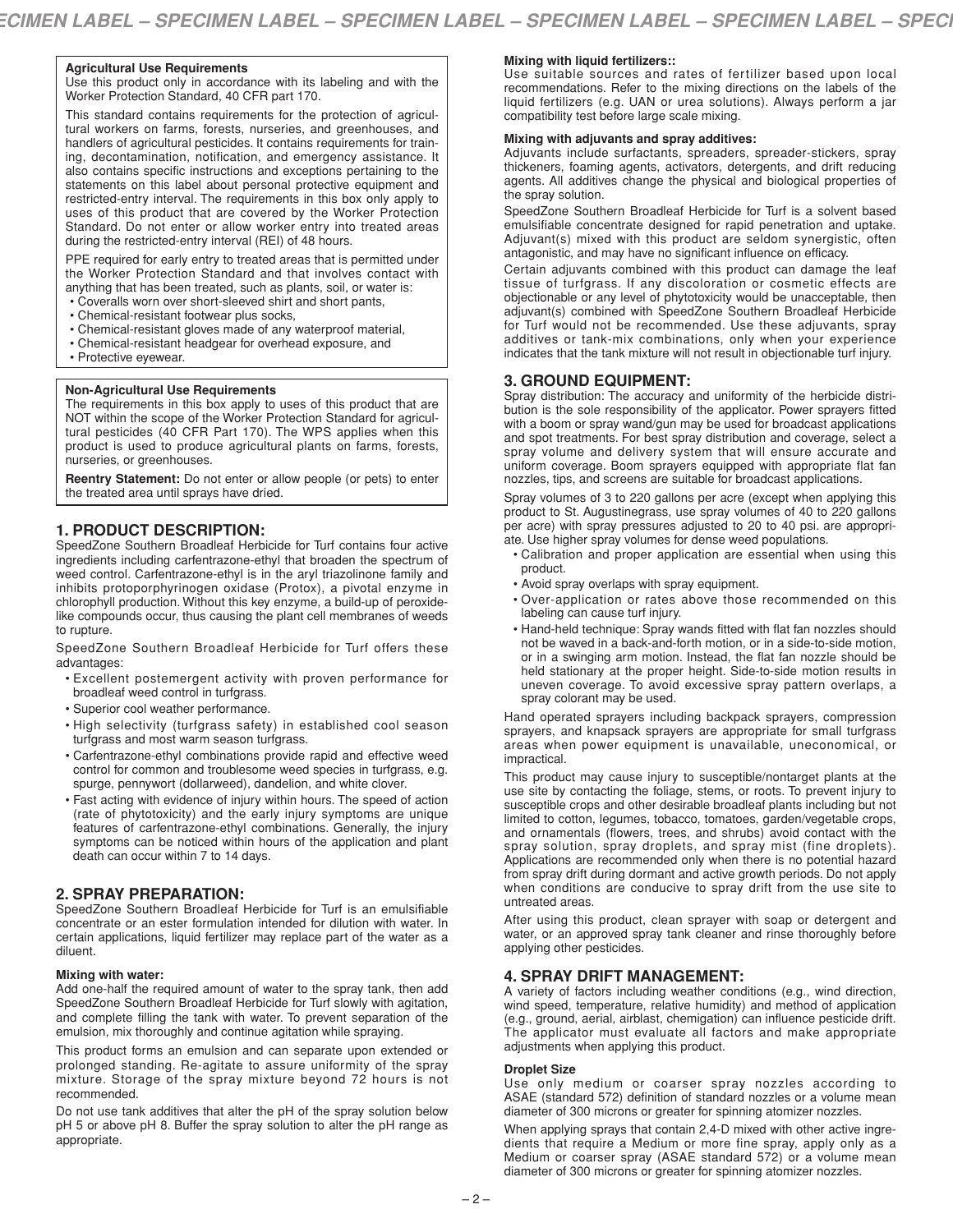# **Wind Speed**

Do not apply at wind speeds greater than 15 mph. Only apply this product if the wind direction favors on-target deposition and there are not sensitive areas (including, but not limited to, bodies of water, known habitat for nontarget species, nontarget crops) within 250 feet downwind. If applying a Medium spray, leave one swath unsprayed at the downwind edge of the treated field.

### **Temperature Inversions**

If applying at wind speeds less than 3 mph, the applicator must determine if: a) conditions of temperature inversion exist, or b) stable atmospheric conditions exist at or below nozzle height. Do not make applications into areas of temperature inversions or stable atmospheric conditions.

### **Susceptible Plants**

Do not apply under circumstances where spray drift may occur to food, forage, or other plantings that might be damaged or crops thereof rendered unfit for sale, use or consumption. Susceptible crops include, but are not limited to, cotton, okra, flowers, grapes (in growing stage), fruit trees (foliage), soybeans (vegetative stage), ornamentals,sunflowers, tomatoes, beans, and other vegetables, or tobacco. Small amounts of spray drift that might not be visible may injure susceptible broadleaf plants.

2,4-D esters may volatilize during conditions of low humidity and high temperatures. Do not apply during conditions of low humidity and high temperatures.

# **Other State and Local Requirements**

Applicators must follow all state and local pesticide drift requirements regarding application of 2,4-D herbicides. Where states have more stringent regulations, they must be observed.

### **Equipment**

All ground application equipment must be properly maintained and calibrated using appropriate carriers or surrogates.

Additional requirements for ground boom application: Do not apply with a nozzle height greater than 4 feet above the turf canopy.

# **5. WHERE TO USE:**

SpeedZone Southern Broadleaf Herbicide for Turf provides selective broadleaf control in warm season and cool season turfgrass in five (5) use sites.

- Institutional sites are defined as turf areas around properties or facilities providing a service to public or private organizations including, but not limited to hospitals, nursing homes, schools, museums, libraries, sport facilities, golf courses (fairways, aprons, and roughs), and office buildings.
- Ornamental sites include turfgrass established around residences, parks, streets, retail outlets, cemeteries, industrial and institutional buildings, recreation areas, fairgrounds, areas adjacent to athletic fields and paved areas.
- Residential/domestic sites are defined as areas associated with the household or home life including, but not limited to apartment complexes, condominiums, and patient care areas of nursing homes, mental institutions, hospitals, or convalescent homes.
- Agricultural site: Commercial sod production
- Non-cropland sites: including farmyards, fencerows or fence lines, highway rights-of-way (principal, interstate, county, private, and unpaved roads): Roadsides, roadside ditches, road shoulders, road embankments, dividers, and medians; Industrial sites: Lumberyards, tank farms, fuel or equipment storage areas; Municipal, state, and federal lands: Airports and military installations; railroad rightsof-ways, railroad yards, railroad crossings and railroad bridge abutments; Utility rights-of-way: telephone, pipeline, electrical powerlines, and communication transmission lines.

# **Prohibitions of Sites:**

- Do not apply to any body of water such as lakes, streams, rivers, ponds, reservoirs, or estuaries (salt water bays). Do not apply to any shorelines (noncropland sites adjacent to the edges of a body of water) for lakes, streams, rivers, ponds, reservoirs, or estuaries (salt water bays).
- Do not apply to wetlands (swamps, bogs, potholes, or marshes).
- Do not apply to agricultural irrigation water or on agricultural irrigation ditchbanks and canals.
- Do not apply to agricultural drainage water or on agricultural ditchbanks.

# **Turfgrass tolerance:**

• The turfgrass tolerance to this product may vary and temporary turfgrass yellowing may occur on St. Augustinegrass and certain varieties (F1) hybrids of hybrid bermudagrass. SpeedZone Southern Broadleaf Herbicide for Turf may injure certain turfgrass species. Environmental conditions and certain spray tank additives (eg. adjuvants, wetting agents, surfactants), liquid fertilizers, and tank mixtures containing other emulsifiable concentrates may reduce the selectivity on the turfgrass.

### **Prohibitions:**

- Do not apply this product to bentgrass greens, carpetgrass, dichondra, legumes, and lawns where desirable clovers are present.
- Do not broadcast apply this product when ambient temperatures are above 85°F, some injury may be expected with spot treatments when air temperatures exceed 85°F. For St. Augustinegrass see Table 1 for specific temperature restrictions.

# **6. APPLICATION SCHEDULES:**

Early postemergent applications of SpeedZone Southern Broadleaf Herbicide for Turf are recommended for annual, biennial, and perennial weeds. Apply this product to broadleaf weeds that are young and actively growing for the best results. SpeedZone Southern Broadleaf Herbicide for Turf combines a contact herbicide with systemic herbicides and provides little or no residual activity at recommended use rates.

SpeedZone Southern Broadleaf Herbicide for Turf may be applied as a single broadcast application or as a follow-up broadcast application in the spring, summer, or fall. Spring and fall treatments under adequate soil moisture conditions are preferred to the summer treatments. Generally, summer broadcast applications to older, drought stressed weeds are less effective.

Follow-up applications as spot treatments with a minimum 30 day interval are recommended for more mature weeds, for dense infestations, and for adverse environmental conditions.

Spot treatments during the summer may be appropriate for sparse infestations, or as a follow-up treatment, or any time broadleaf weeds are susceptible. Apply on a spray-to-wet basis for the best results.

Extremes in environmental conditions e.g. temperature and moisture, soil conditions, and cultural practices may affect the activity of SpeedZone Southern Broadleaf Herbicide for Turf. Under warm moist conditions, herbicide symptoms may be accelerated. While under very dry conditions, the expression of herbicide symptoms is delayed, and weeds hardened off by drought are less susceptible to SpeedZone Southern Broadleaf Herbicide for Turf.

#### **For newly seeded areas:**

The application of SpeedZone Southern Broadleaf Herbicide for Turf to grass seedlings is recommended after the second mowing.

# **For newly sodded, sprigged, or plugged areas:**

The application of SpeedZone Southern Broadleaf Herbicide for Turf to newly sodded, sprigged, or plugged grasses should be delayed until 3 to 4 weeks after the sodding, sprigging, or plugging operations.

# **For dormant turf:**

Applications to dormant bermudagrass, dormant zoysiagrass, and dormant bahiagrass are suggested.

# **7. CULTURAL TIPS FOR IMPROVED CONTROL:**

# **Irrigation:**

• Do not apply this product through any type of irrigation system. • Do not apply this product immediately before rainfall or irrigation. Rainfast in 3 hours. Do not irrigate or water the turfgrass within 3 hours after application. If dry conditions exist, irrigation 8 hours before and 8 hours after application is recommended.

# **Mowing:**

Delay mowing 2 days before and until 2 days after the application of this product.

# **Reseeding interval:**

Treated areas may be reseeded 1 week after application.

# **8. HOW MUCH TO USE: USE RATES AND SPRAY VOLUMES:**

Generally, the lower application rates within the specified range will provide satisfactory control of sensitive weed species. The higher application rates within the specified range will be required for dense infestations of perennial weeds, for adverse/extreme environmental conditions, or for weeds beyond the appropriate growth stages.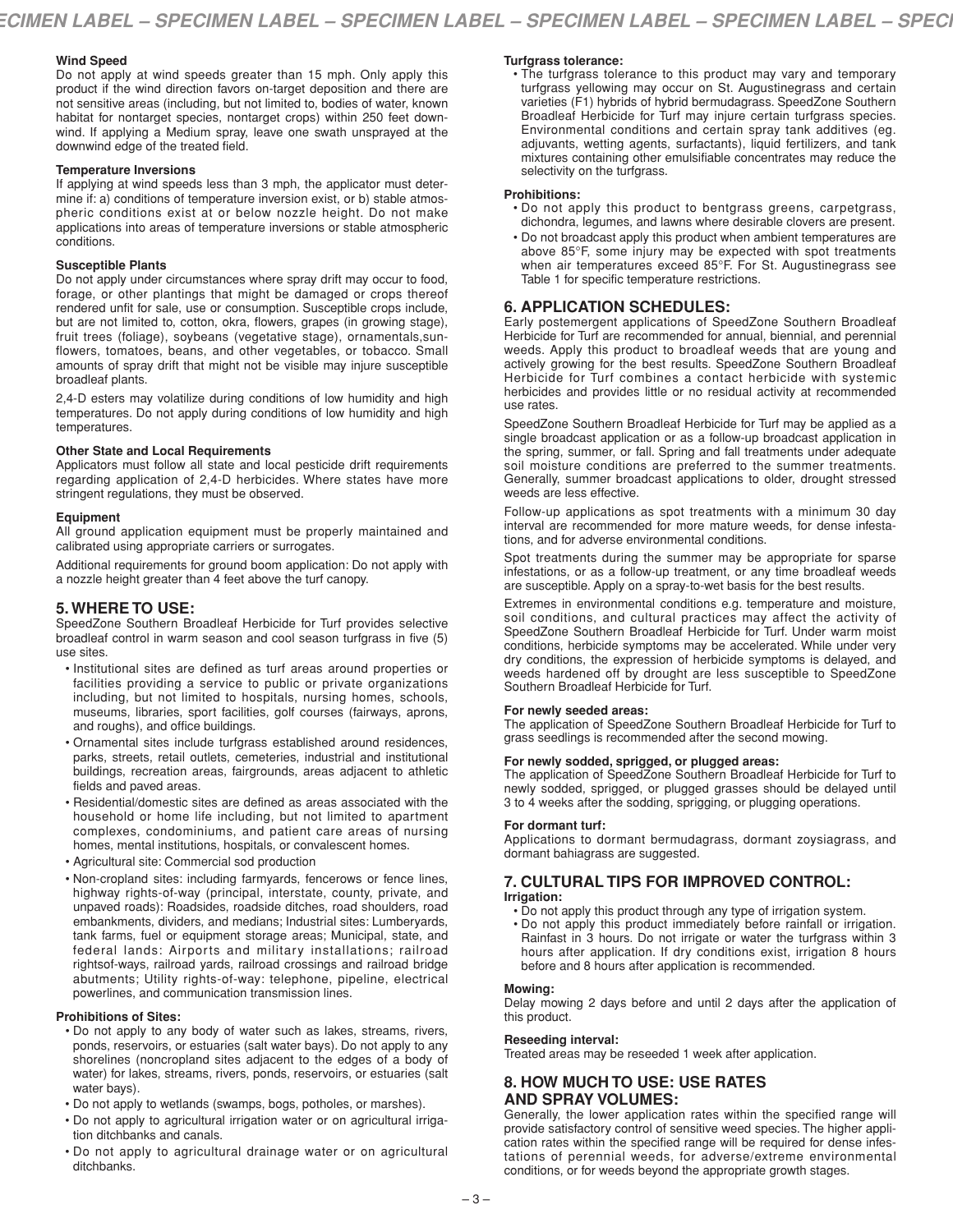Do not apply more than 2 broadcast treatments per season. A minimum of 30 days is required between applications. Use rates and spray volumes of SpeedZone Southern Broadleaf Herbicide for Turf as broadcast treatments for use on turfgrass are presented in Table 1.

### **TABLE 1. RATE RECOMMENDATIONS FOR SOD FARMS, ORNAMENTAL LAWNS AND TURFGRASS.**

| Species                                                                                                                                                                                                                       | <b>Amount of Product</b><br>Pints/Acre | <b>Recommended Spray</b><br><b>Volume Gallons/Acre</b> | <b>Amount of Product</b><br>fl. oz./1,000 sq. ft. | <b>Spray Volume</b><br>Gallons per 1,000 sq. ft. |
|-------------------------------------------------------------------------------------------------------------------------------------------------------------------------------------------------------------------------------|----------------------------------------|--------------------------------------------------------|---------------------------------------------------|--------------------------------------------------|
| <b>Warm Season Turf</b>                                                                                                                                                                                                       |                                        |                                                        |                                                   |                                                  |
| Hybrid bermudagrass, Bahiagrass, Zoysiagrass, Buffalograss,<br>Centipedegrass, Seashore paspalum and Kikuyugrass                                                                                                              | $2$ to 4                               | 3 to 220                                               | $0.75$ to 1.5                                     | $0.1$ to $5.0$                                   |
| Common bermudagrass                                                                                                                                                                                                           | 3 to 5                                 | 3 to 220                                               | 1.1 to $1.8$                                      | $0.1 \text{ to } 5.0$                            |
| NOTE: If any discoloration is objectionable or any level of phytotoxicity would be unacceptable, then surfactants and other adjuvant(s) combined with SpeedZone Southern Broadleaf Herbicide<br>for Turf are not recommended. |                                        |                                                        |                                                   |                                                  |

#### **TABLE 1. RATE RECOMMENDATIONS FOR SOD FARMS, ORNAMENTAL LAWNS AND TURFGRASS.**

| <b>Species</b>                                                                                                   | <b>Amount of Product</b><br>Pints/Acre                                                          | <b>Recommended Spray</b><br><b>Volume Gallons/Acre</b> | <b>Amount of Product</b><br>fl. oz./1,000 sq. ft.                                                    | <b>Spray Volume</b><br>Gallons per 1,000 sq. ft. |
|------------------------------------------------------------------------------------------------------------------|-------------------------------------------------------------------------------------------------|--------------------------------------------------------|------------------------------------------------------------------------------------------------------|--------------------------------------------------|
| <b>Warm Season Turf</b>                                                                                          |                                                                                                 |                                                        |                                                                                                      |                                                  |
| <b>Common St. Augustinegrass</b><br>(Excluding 'Floratam' and 'Bitterblue' varieties)<br>See Instructions Below: | 1.5 to 4<br>During higher<br>temperatures, lower rates<br>within this range are<br>recommended. | 40 to 220                                              | $0.55$ to 1.5<br>During higher<br>temperatures, lower rates<br>within this range are<br>recommended. | 1.0 to $5.0$                                     |

• Do not apply this product to 'Floratam', 'Bitterblue' and other improved varieties of St. Augustinegrass.<br>• Do not broadcast or spot apply this product to St. Augustinegrass during spring green-up, which is the transiti

• Do not broadcast or spot apply this product to St. Augustinegrass during the fall to winter transition or if temperatures are expected to drop below 40°F within ten (10) days of application

• If dry conditions exist, irrigation 8 hours before and 8 hours after application is recommended.

• Avoid mowing 2 days before and until 2 days after the application of this product.

• Over application of this product can cause turf injury (discoloration, turf thinning, stunting and even turf death).

• Do not broadcast apply this product when ambient temperatures are below 50°F or above 85°F; some injury may be expected with spot treatments when air temperatures exceed 85°F.

• Do not use tank mixture combinations, unless your experience indicates that the tank mixture will not result in turf injury.

• To avoid turf injury, use only on turfgrass that is reasonably free of stress from diseases, insects, excess heat or cold, drought or excess rainfall/irrigation, shaded areas, low soil pH, nematodes, improper mowing or improper applications of fertilizer and pesticides. Injury can occur if this product is applied under any of these or other stress conditions. Under any of these stress conditions, any turf damage caused by the use of this product is beyond the control of PBI/Gordon Corporation and all risk is assumed by the buyer and/or user.

NOTE: If any discoloration is objectionable or any level of phytotoxicity would be unacceptable, then surfactants and other adjuvant(s) combined with SpeedZone Southern Broadleaf Herbicide for Turf are not recommended.

# **TABLE 1. RATE RECOMMENDATIONS FOR SOD FARMS, ORNAMENTAL LAWNS AND TURFGRASS.**

| <b>Species</b>                                                                                                                                                                                                                | <b>Amount of Product</b><br>Pints/Acre | <b>Recommended Spray</b><br><b>Volume Gallons/Acre</b> | <b>Amount of Product</b><br>fl. $oz./1,000$ sq. ft. | <b>Spray Volume</b><br>Gallons per 1,000 sq. ft. |
|-------------------------------------------------------------------------------------------------------------------------------------------------------------------------------------------------------------------------------|----------------------------------------|--------------------------------------------------------|-----------------------------------------------------|--------------------------------------------------|
| Cool Season Turf                                                                                                                                                                                                              |                                        |                                                        |                                                     |                                                  |
| Kentucky bluegrass, Annual bluegrass, Annual ryegrass,<br>Perennial ryegrass, Tall fescue, Red or fine leaf fescues,<br>Creeping bentgrass, Colonial bentgrass.                                                               |                                        |                                                        |                                                     |                                                  |
| Mixtures of cool season species established for aesthetic purposes.                                                                                                                                                           | 4 to 6                                 | 3 to 220                                               | 1.5 to $2.2$                                        | $0.1 \text{ to } 5.0$                            |
| Mixtures of cool season species in noncropland areas established<br>for roadside vegetation management or for low maintenance.<br>(Kentucky bluegrass, tall fescue, smooth bromegrass & orchardgrass).                        |                                        |                                                        |                                                     |                                                  |
| Note: If any discoloration is objectionable or any level of phytotoxicity would be unacceptable, then surfactants and other adjuvant(s) combined with SpeedZone Southern Broadleaf Herbicide for<br>Turf are not recommended. |                                        |                                                        |                                                     |                                                  |

#### **Limitations on 2,4-D applications to ornamental turfgrass and sod farms**

| <b>Use Site</b>                                                                                                                             | Maximum Rate<br>per Application                                  | <b>Maximum Number of</b><br><b>Applications per Year</b> | <b>Minimum Interval</b><br><b>Between Applications</b> | <b>Minimum Spray</b><br>Volume | Maximum<br>Seasonal Rate                                         |
|---------------------------------------------------------------------------------------------------------------------------------------------|------------------------------------------------------------------|----------------------------------------------------------|--------------------------------------------------------|--------------------------------|------------------------------------------------------------------|
| Ornamental<br>turfgrass                                                                                                                     | 6.0 pints/A<br>$(0.4$ lb. 2,4-D ae/A)                            |                                                          | 30 days                                                | 2 gal. $/A$                    | 12 pints/A<br>$(0.8 \text{ lb. } 2.4 \text{ -} D \text{ ae}/A)$  |
| Sod farms                                                                                                                                   | 6.0 pints/A<br>$(0.4 \text{ lb } 2.4 \text{ - } D \text{ ae}/A)$ |                                                          | 21 days                                                | 2 gal. $/A$                    | 12 pints/A<br>$(0.8 \text{ lb. } 2.4 \text{ - } D \text{ ae}/A)$ |
| ae = Acid Equivalent. Do not exceed the maximum seasonal rate of 12 pints (0.8 lb 2,4-D ae) per acre per season, excluding spot treatments. |                                                                  |                                                          |                                                        |                                |                                                                  |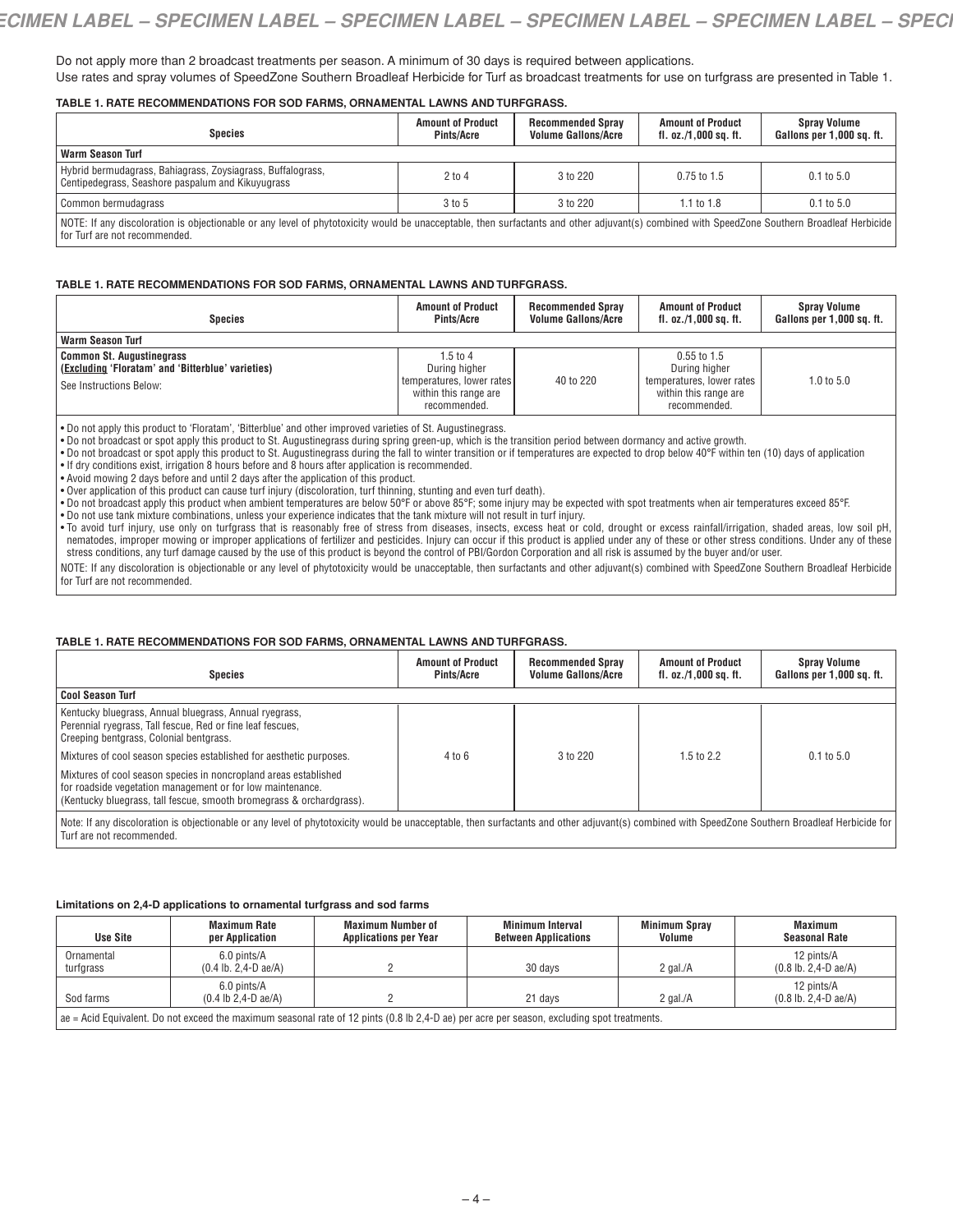#### **SPOT TREATMENTS WITH HAND OPERATED SPRAYERS (INCLUDING BACKPACK SPRAYERS, COMPRESSION SPRAYERS, AND KNAPSACK SPRAYERS):**

- Calibration and proper application are essential when using this product.
- Over application or rates above those recommended on this labeling including excessive overlaps of this product can cause turf injury.
- Uniform applications are essential when using this product.
- Hand-held techniques: Spray wands fitted with flat fan nozzles should not be waved in a back-and-forth motion, or in a side-to-side motion, or in a swinging arm motion. Instead, the flat fan nozzle should be held stationary at the proper height. Side-to-side motions result in uneven coverage. To avoid excessive spray pattern overlaps, a spray colorant may be used.
- For cool season turfgrass, mix 1.5 to 2.2 fl. oz. of this product per one (1.0) gallon of water for treatment of approximately 1,000 sq. ft of turfgrass. Apply any time the emerged broadleaf weeds are susceptible.
- For warm season turfgrass other than St. Augustinegrass, mix 0.75 to 1.5 fl. oz. of this product per one (1.0) gallon of water for treatment of approximately 1,000 sq. ft of turfgrass. For St. Augustinegrass, higher spray volumes (more than 2 gallons/1,000 square feet) are recommended.
- Apply any time the emerged broadleaf weeds are susceptible.
- Do not apply more than 2 spot treatments per season. A minimum of 30 days is required between applications.
- Do not use tank mixture combinations, unless your experience indicates that the tank mixture is effective and will not result in turf injury. No label dosage rate should be exceeded. Follow the labeling of each companion product for precautionary statements, directions for use, dosage rates, and application schedules. Tank mixture recommendations are for use only in states where the companion products and application site are registered.

# **9. BROADLEAF WEEDS CONTROLLED:**

This product will control or suppress the following broadleaf weeds. Apply any time the emerged broadleaf weeds are susceptible.

# **BROADLEAF WEEDS**

Aster, white heath & white prairie **Bedstraw** Beggarweed, creeping Bindweed Black medic Broadleaf plantain Buckhorn plantain Bull thistle Burclover Burdock, common Buttercup, creeping **Carpetweed** Chickweed, common Chicory **Cinquefoil** Clover Compassplant Curly dock **Dandelion** Dayflower Deadnettle Dock Dogfennel Dollarweed (\*pennywort) English daisy False dandelion (\*spotted catsear & common catsear) Field bindweed (\*morningglory & creeping jenny) Field oxeye-daisy (\*creeping oxeye) Filaree, whitestem & redstem Florida betony Florida pusley Ground ivy

Groundsel Hawkweed Healall Henbit Innocence (Blue-eyed Mary) Knotweed Lambsquarters Lawn burweed Lespedeza, common Mallow, common **Matchweed** Mouseear chickweed Old world diamond flower Oxalis (\*yellow woodsorrel & creeping woodsorrel) Parsley-piert Pennsylvania smartweed Pepperweed Pigweed Pineappleweed Plantain Poison ivy Poison oak Puncturevine Purple cudweed **Purslane** Ragweed Redweed Red sorrel (\*sheep sorrel) Shepherd's purse Spurge **Thistle** Veronica (\*corn speedwell) Virginia buttonweed White clover (\*Dutch clover, honeysuckle clover, white trefoil, & purplewort) Wild carrot

#### *(cont. on next column)*

# **BROADLEAF WEEDS** *(cont.)*

| Wild garlic         |
|---------------------|
| Wild geranium       |
| <b>Wild lettuce</b> |
| Wild mustard        |
| Wild onion          |
| *Synonyms           |

Wild strawberry Wild violet Yarrow Yellow rocket

#### **POSTEMERGENCE CONTROL OF GRASSY WEEDS:**

This product will control or suppress specific annual grasses when applied at a rate of 4-5 pints/acre. Depending on timing of application, a second application may be needed for adequate control. If necessary, a second application may be made at the same rate, 30 days after the initial application. This product works best when applied while the annual grasses are small (pre-tiller) and actively growing, but control can be obtained at all growth stages. Some biotypes may show resistance to PPO inhibiting herbicides.

| <b>Common Name</b>         | <b>Scientific Name</b> |
|----------------------------|------------------------|
| Goosegrass*                | Eleusine indica        |
| *Not for use in California |                        |

# **STORAGE AND DISPOSAL**

Do not contaminate water, food, or feed by storage or disposal.

**PESTICIDE STORAGE:** Store in original container in a locked storage area inaccessible to children or pets. Keep from freezing.

**PESTICIDE DISPOSAL:** Pesticide wastes are acutely hazardous. Improper disposal of excess pesticide, spray mixture, or rinsate is a violation of Federal law. If these wastes cannot be disposed of by use according to label instructions, contact your state Pesticide or Environmental Control Agency or the Hazardous Waste representative at the nearest EPA Regional Office for guidance.

### **For nonrefillable containers less than 5 gallons:**

**CONTAINER HANDLING:** Nonrefillable container. Do not reuse or refill this container. Offer for recycling, if available, or puncture and dispose of in a sanitary landfill, or by incineration, or, if allowed by state and local authorities, by burning. If burned, stay out of smoke.

Triple rinse or pressure rinse container (or equivalent) promptly after emptying.

Triple rinse as follows: Empty the remaining contents into application equipment or a mix tank and drain for 10 seconds after the flow begins to drip. Fill the container 1/4 full with water and recap. Shake for 10 seconds. Pour rinsate into application equipment or a mix tank or store rinsate for later use or disposal. Drain for 10 seconds after the flow begins to drip. Repeat this procedure two more times. OR

Pressure rinse as follows: Empty the remaining contents into application equipment or a mix tank and continue to drain for 10 seconds after the flow begins to drip. Hold container upside down over application equipment or mix tank or collect rinsate for later use or disposal. Insert pressure rinsing nozzle in the side of the container, and rinse at about 40 PSI for at least 30 seconds. Drain for 10 seconds after the flow begins to drip.

# **For nonrefillable containers greater than 5 gallons:**

**CONTAINER HANDLING:** Nonrefillable container. Do not reuse or refill this container. Offer for recycling, if available, or puncture and dispose of in a sanitary landfill, or by incineration, or, if allowed by state and local authorities, by burning. If burned, stay out of smoke.

Triple rinse [or pressure rinse] container (or equivalent) promptly after emptying.

Triple rinse as follows: Empty the remaining contents into application equipment or a mix tank. Fill the container 1/4 full with water. Replace and tighten closures. Tip container on its side and roll it back and forth, ensuring at least one complete revolution, for 30 seconds. Stand the container on its end and tip it back and forth several times. Turn the container over onto its other end and tip it back and forth several times. Empty the rinsate into application equipment or a mix tank or store rinsate for later use or disposal. Repeat this procedure two more times.

OR

Pressure rinse as follows: Empty the remaining contents into application equipment or a mix tank and continue to drain for 10 seconds after the flow begins to drip. Hold container upside down over application equipment or mix tank or collect rinsate for later use or disposal. Insert pressure rinsing nozzle in the side of the container, and rinse at about 40 PSI for at least 30 seconds. Drain for <sup>10</sup> seconds after the flow begins to drip. *(cont. on next page)*